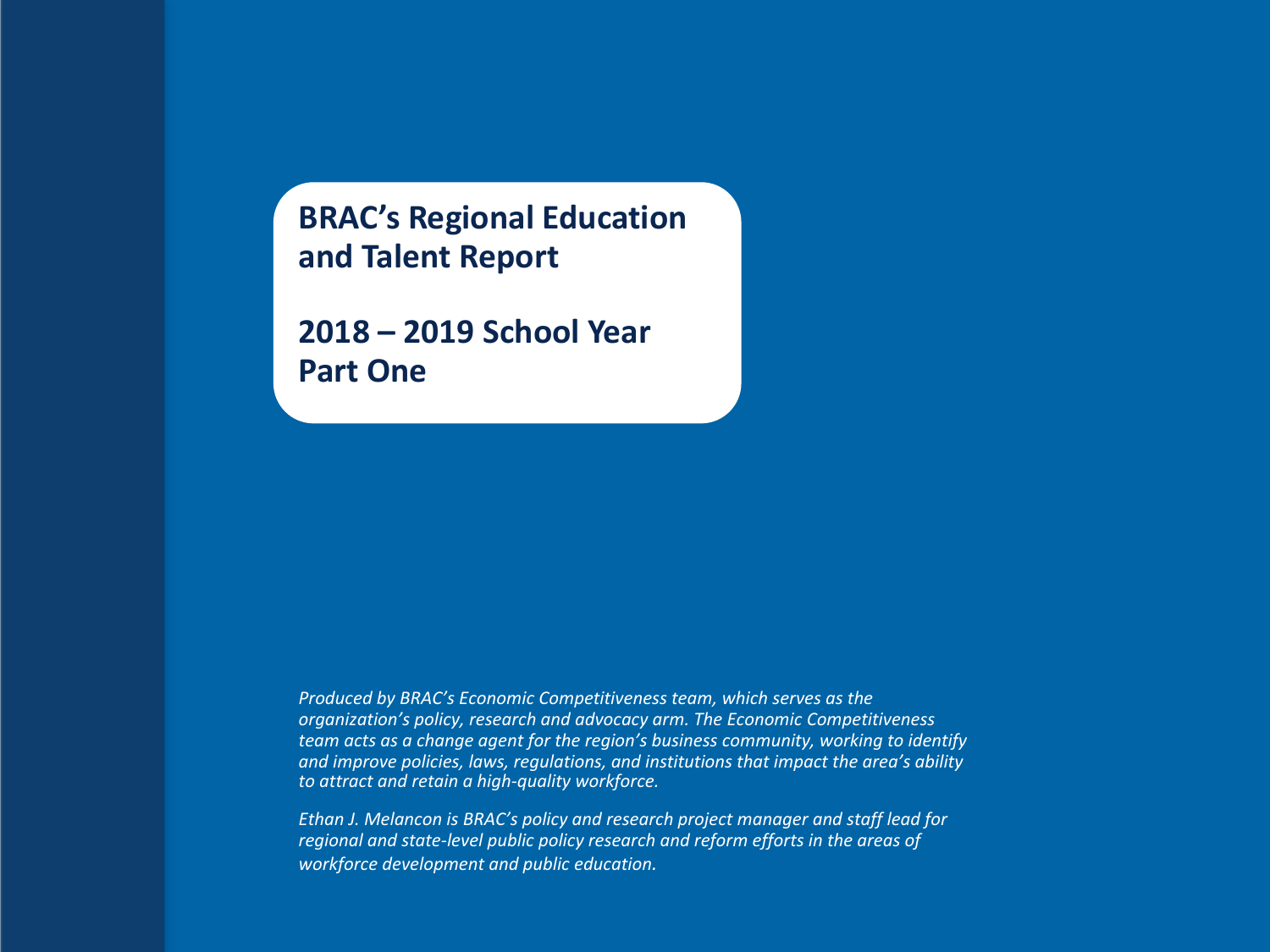## **Where to Begin? An Annual Benchmarking Analysis**

BRAC's Regional Education and Talent Report is an annual resource used to track the Capital Region's education performance outcomes from the foundations of early childhood education to the region's post-secondary attainment. The Regional Education and Talent Report seeks to provide a singular resource to answer four questions:

- What is regional public education today?
- Are our regional education outcomes getting better or worse?
- How does our region compare to other regions?
- Are we addressing the regional workforce needs?

To answer these questions, BRAC compiles the myriad of measures used to evaluate education attainment across the continuum. Early education center performance, K-12 "A" through "F" District and School Performance Scores, graduation rates, and post-secondary certifications are prime indicators used as a benchmark for proficiency in the Capital Region. In addition to student achievement metrics, BRAC examines attributes of the region's school systems such as finances, enrollment trends, and the East Baton Rouge public school portfolio of options.

BRAC releases the analysis in two parts as data becomes available:

- Part One: Early Childhood Education, Regional District Performance, and Regional Proficiency in English and Math
- Part Two: School Choice Performance and Enrollment, College and Career Readiness, K-12 System Attributes, Higher Ed Outcomes, and Talent Demand

## **The Talent Development Continuum: Cradle to Career**

Education attainment at any stage of the talent development continuum is a key indicator of a region's economic health. Realizing the importance of a skilled workforce to economic development, BRAC's five-year strategic plan provides the foundation for all of its education and workforce policy initiatives in two of the plan's four pillars:

- Goal 2: Cultivate the Region's Talent
- Goal 3: Transform the Baton Rouge Area's Quality of Life

For the Baton Rouge Area to stay economically competitive, the region must address gaps in its current and future workforce. To properly understand the readiness of the region's talent pipeline, the community should view talent development as a continuum. The Talent Development Continuum is comprised of three phases in the life of a Capital Region resident:

- Early Childhood Education
- K-12 Benchmarks
- Post-Secondary Attainment

The premise of the continuum is that talent development doesn't start with high school graduation and end with a post-secondary credential. It is a continuous process extending from the birth of a child to the successful entrance into the Capital Region's workforce and beyond. It is equally the duty of regional education institutions and the area business community to seize every opportunity to expose students to high-quality programs and pathways that lead to a successful career. In so doing, we will ensure a skilled workforce pipeline for a sustainable and expanding economy.

| Talent Development Continuum: Cradle to Career |                                 |                                        |                                |                                |                                                         |                                     |                                |  |
|------------------------------------------------|---------------------------------|----------------------------------------|--------------------------------|--------------------------------|---------------------------------------------------------|-------------------------------------|--------------------------------|--|
| <b>Early Childhood Education</b>               |                                 |                                        | $K-12$                         |                                | <b>Post-Secondary and Adult Attainment</b>              |                                     |                                |  |
| <b>Access</b>                                  | <b>Center</b><br><b>Quality</b> | Regional<br><b>Performance</b>         | Regional<br><b>Proficiency</b> | <b>School</b><br><b>Choice</b> | <b>College and</b><br><b>Career</b><br><b>Readiness</b> | <b>Higher Ed</b><br><b>Outcomes</b> | <b>Talent</b><br><b>Demand</b> |  |
|                                                |                                 | System Attributes (Enrollment/Finance) |                                |                                |                                                         |                                     |                                |  |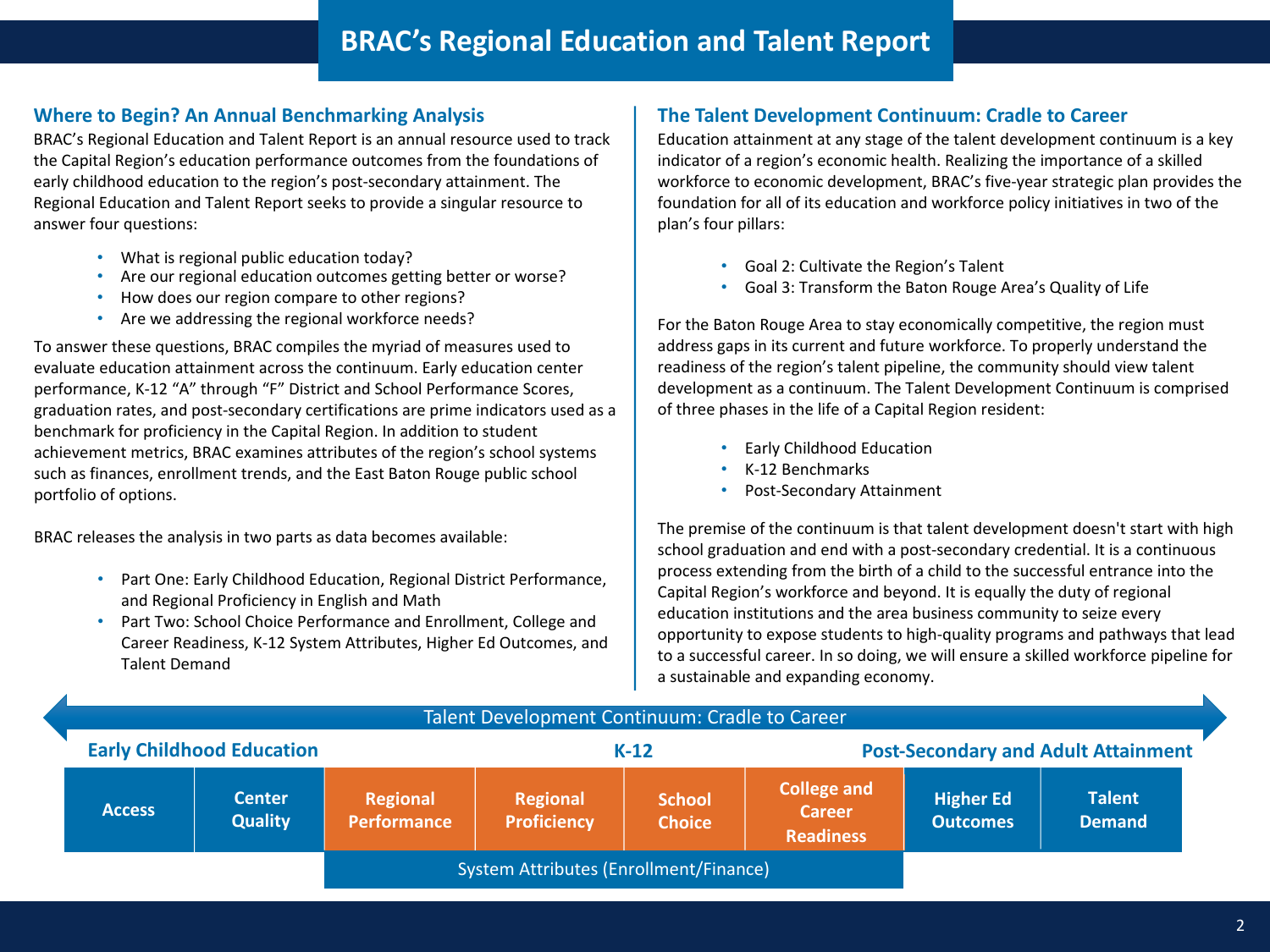# **2018-2019 Executive Summary**

## **A Year of Changes: Progress in the Capital Region**

Annually, BRAC analyzes a consistent set of achievement measures to track yearover-year changes. These indicators not only provide a baseline for judging improvement, but also provides expectations for where the Capital Region is headed in the future. The following are highlights from this year's school performance scores and the changes from the 2017-2018 Education and Talent Report.

### **Early Childhood Education (ECE) Regional Access**

- Capital Region ECE systems that serve birth-2 have increased from 82 percent in 2018 to 91 percent in 2019.
- Point Coupee increased its cohort of at-risk birth to three-year-olds enrolled in ECE to 30-49 percent in 2019, making it the system serving the most at-risk birth to three-year-olds in the region.
- Both East Feliciana and Zachary decreased in the percent of at-risk birth to three-year-old enrolled in their systems.

## **Regional Proficiency**

- Early childhood centers have improved across the region, 78 percent of centers are proficient or better as compared to 75 percent in 2018.
- Six Capital Region ECE systems have improved their overall score on classroom quality.
- Four systems (East Feliciana, West Feliciana, Livingston, and St. Helena) fell in overall classroom quality in 2019.

## **Regional Academic Performance District Performance**

- Capital Region districts have increased the number of schools performing above a "C" letter grade to 53 percent from 44 percent in 2018.
- Four Capital Region districts increased their 'A through F' letter grade.
	- Central Community Schools and West Feliciana moved up from (B) districts to (A).
	- West Baton Rouge and Iberville progressed from (C) districts to (B).
- Zachary School District remains the top performing school district in the state, receiving 95.9 of 150 possible points (A), followed by Ascension Parish scoring 92.3 (A).
- East Baton Rouge's "Innovation Network" schools saw impressive gains in School Performance Scores. Progress Elementary grew the most, adding over 8 points from 53.4 (D) to 62 (C), followed by Park Forest Elementary which grew over 6 points from 55.5 (D) to 61.9 (C).

## **Regional Academic Proficiency**

## **English Language Arts (ELA)**

- Capital Region fourth grade students have increased their scores on LEAP 2025 exams, increasing the number of students scoring mastery or above to 50 percent.
- In 2018 50 percent of eighth grade students in the Capital Region were proficient in ELA, in 2019 53 percent of students are achieving proficiency.

### **Mathematics**

• The Capital Region has seen an increase in students performing at mastery or above on state assessments in both fourth and eighth grade math, increasing to 44 and 33 percent respectively.

| Talent Development Continuum: Cradle to Career |                                 |                                |                                       |                                |                                                         |                                            |                                |  |
|------------------------------------------------|---------------------------------|--------------------------------|---------------------------------------|--------------------------------|---------------------------------------------------------|--------------------------------------------|--------------------------------|--|
| <b>Early Childhood Education</b>               |                                 |                                |                                       | $K-12$                         |                                                         | <b>Post-Secondary and Adult Attainment</b> |                                |  |
| <b>Access</b>                                  | <b>Center</b><br><b>Quality</b> | Regional<br><b>Performance</b> | <b>Regional</b><br><b>Proficiency</b> | <b>School</b><br><b>Choice</b> | <b>College and</b><br><b>Career</b><br><b>Readiness</b> | <b>Higher Ed</b><br><b>Outcomes</b>        | <b>Talent</b><br><b>Demand</b> |  |
| System Attributes (Enrollment/Finance)         |                                 |                                |                                       |                                |                                                         |                                            |                                |  |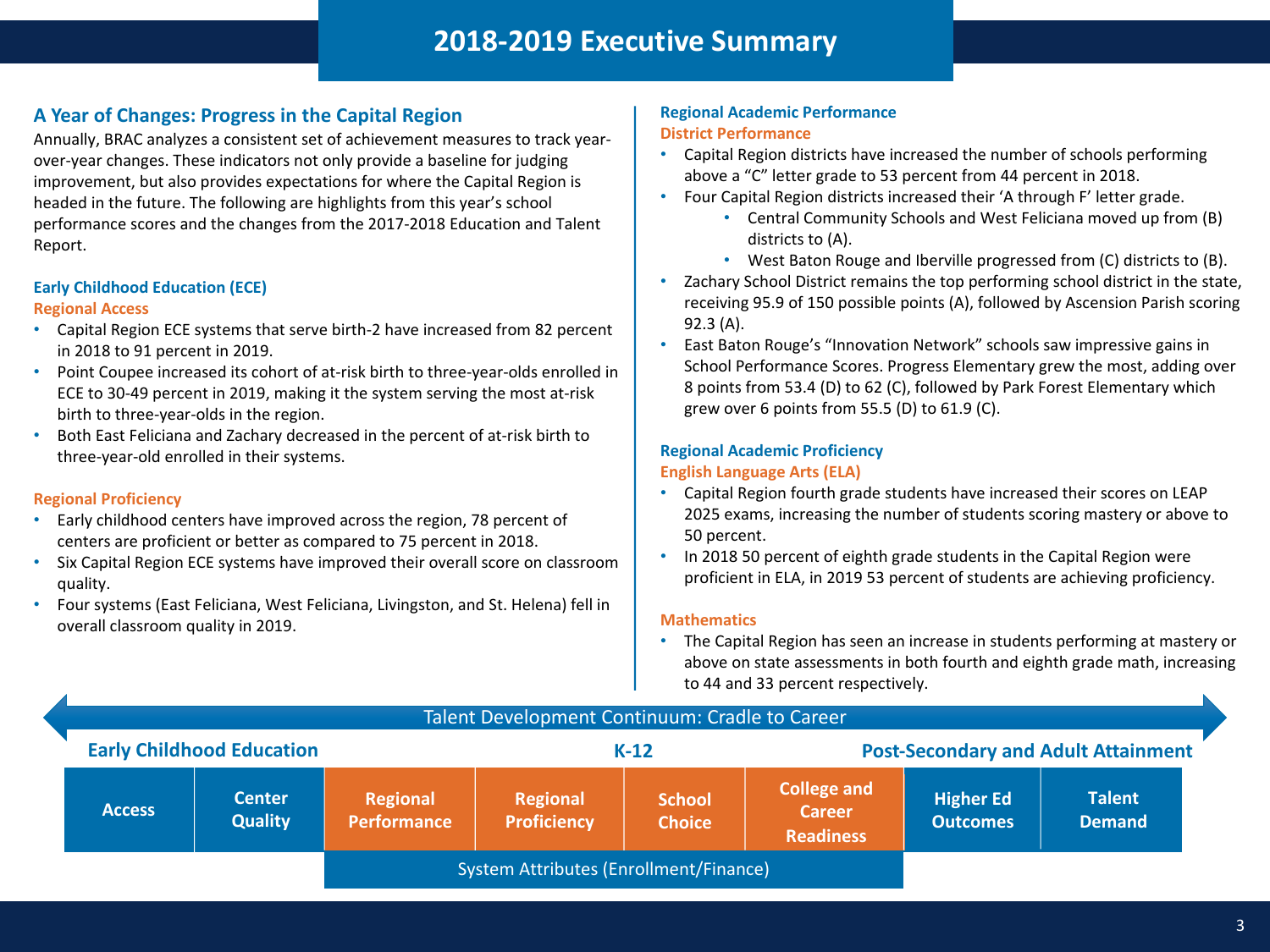# **Early Childhood Education**



| <b>RU</b> | <b>Classroom Quality</b>                                        |
|-----------|-----------------------------------------------------------------|
|           | 78%                                                             |
|           | of Capital Region childcare<br>centers are proficient or better |
|           | <b>Overall score</b>                                            |

| <b>System</b>    | <b>At-risk cohort</b><br>of 0-3 enrolled | <b>System</b>        | At-risk cohort<br>of 0-3 enrolled |
|------------------|------------------------------------------|----------------------|-----------------------------------|
| Ascension        | $0 - 10%$                                | <b>Pointe Coupee</b> | 30-49%                            |
| <b>EBR/Baker</b> | 11-29%                                   | St. Helena           | 11-29%                            |
| Central          | $0 - 10%$                                | <b>WBR</b>           | 11-29%                            |
| East Feliciana   | $0 - 10%$                                | West Feliciana       | 11-29%                            |
| <b>Iberville</b> | 11-29%                                   | Zachary              | $0 - 10%$                         |
| Livingston       | $0 - 10%$                                |                      |                                   |

| <b>System</b>    | <b>Overall score</b><br>on classroom<br>quality out of 7 | <b>System</b>         | <b>Overall score</b><br>on classroom<br>quality out of 7 |  |
|------------------|----------------------------------------------------------|-----------------------|----------------------------------------------------------|--|
| Ascension        | 4.77                                                     | <b>Pointe Coupee</b>  | 5.01                                                     |  |
| <b>EBR/Baker</b> | 4.96                                                     | St. Helena            | 5.37                                                     |  |
| Central          | 5.27                                                     | <b>WBR</b>            | 5.16                                                     |  |
| East Feliciana   | 4.99                                                     | <b>West Feliciana</b> | 5.27                                                     |  |
| <b>Iberville</b> | 5.16                                                     | Zachary               | 5.37                                                     |  |
| Livingston       | 5.33                                                     |                       |                                                          |  |

### $\circledast$ **Getting a Head Start on Early Education**

In the 2018-2019 school year, the East Baton Rouge Parish Early Childhood Community Network increased the number of students served in high quality sites at each age level in the birth to age three range, but are seeking to increase the service number even more with the state "Ready Start" designation. Ready Start EBR will increase quality and access for children aged birth to three through a number of strategies. The 2018-2019 data from the Louisiana Department of Education shows that there is an at-risk cohort of 3,298 at each age level. For the three-year-old age group, EBR is only serving 1,252 (38 percent) of that at-risk cohort. Further, only 1,065 of those three year-olds seated in a program are actually in a "high quality" site. The network is addressing the quality and access gap at the three-yearold-age range first.

**BRAC 5-year Strategic Goal**

## **Transform the Baton Rouge Area's Quality of Life**

*"Support efforts to increase access to Early Childhood Education for children aged birth to 5"*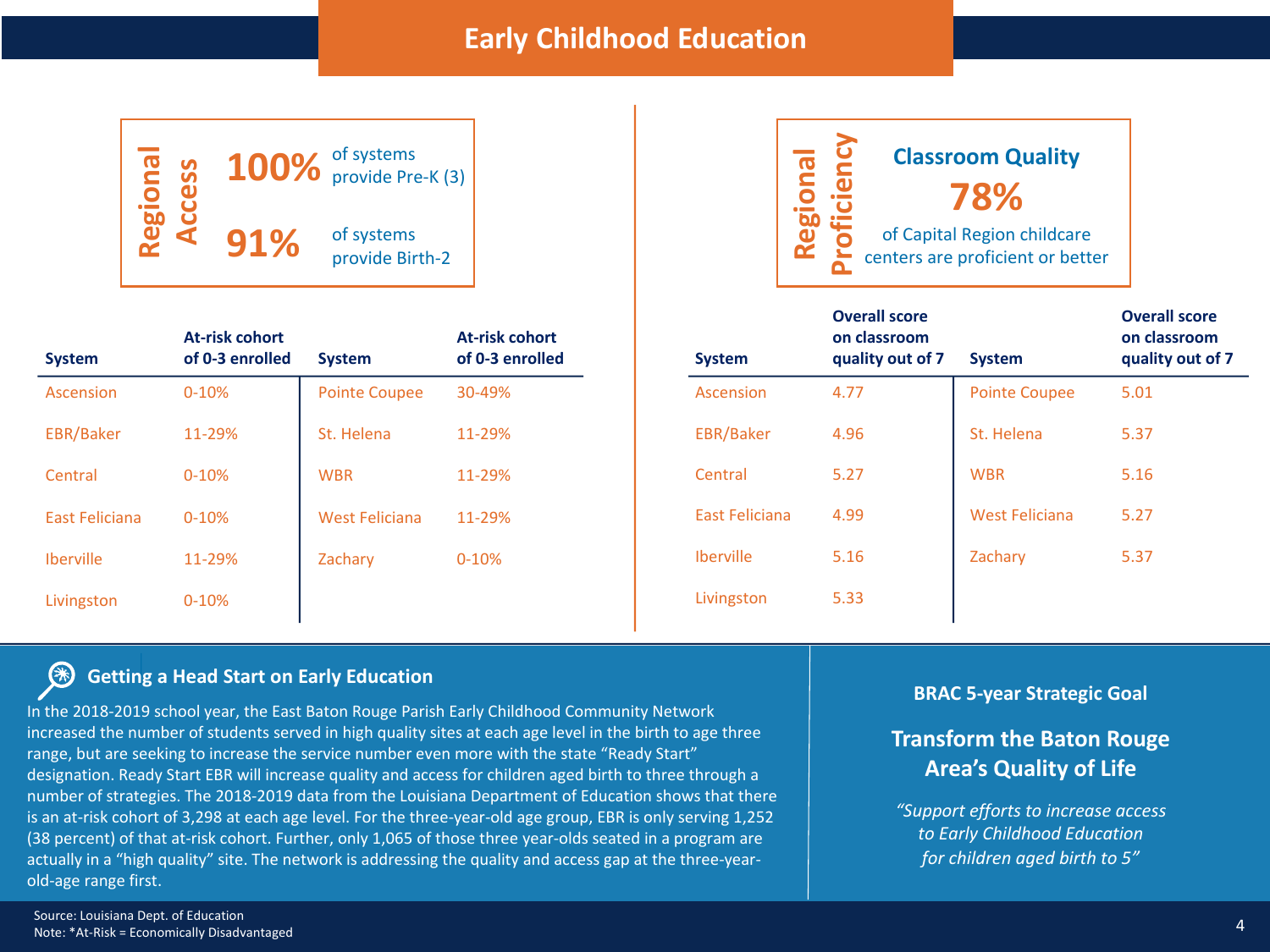# **Regional Academic Performance**

# **District Performance Progress Index**

of Capital Region schools are<br>performing above a "C" letter grade



**heraon For the second year in a row, Ascension Parish 3 For the second year in a row, Ascension Parish** students showed top growth statewide



### **Growing Towards Mastery: The Progress Index** (米

The Capital Region has improved an average of 1.9 percent overall. This signifies a stabilization after the immediate drop in 2017-2018 due to changes in school performance metrics as the state continues to move towards higher accountability standards. **The Student Progress Index** measures how well students, regardless of where they start at the beginning of the year, are progressing toward "Mastery" throughout the year. Now accounting for 25 percent of elementary and middle schools' overall performance score, parents have more insight than ever into a school's ability to meet students where they are and help them improve.



\* Strength of diploma = Achievement data based on college credit exams and industry based credentials

<sup>\*</sup> Credit Accumulation in 9<sup>th</sup> grade = Credits earned through the 9<sup>th</sup> grade